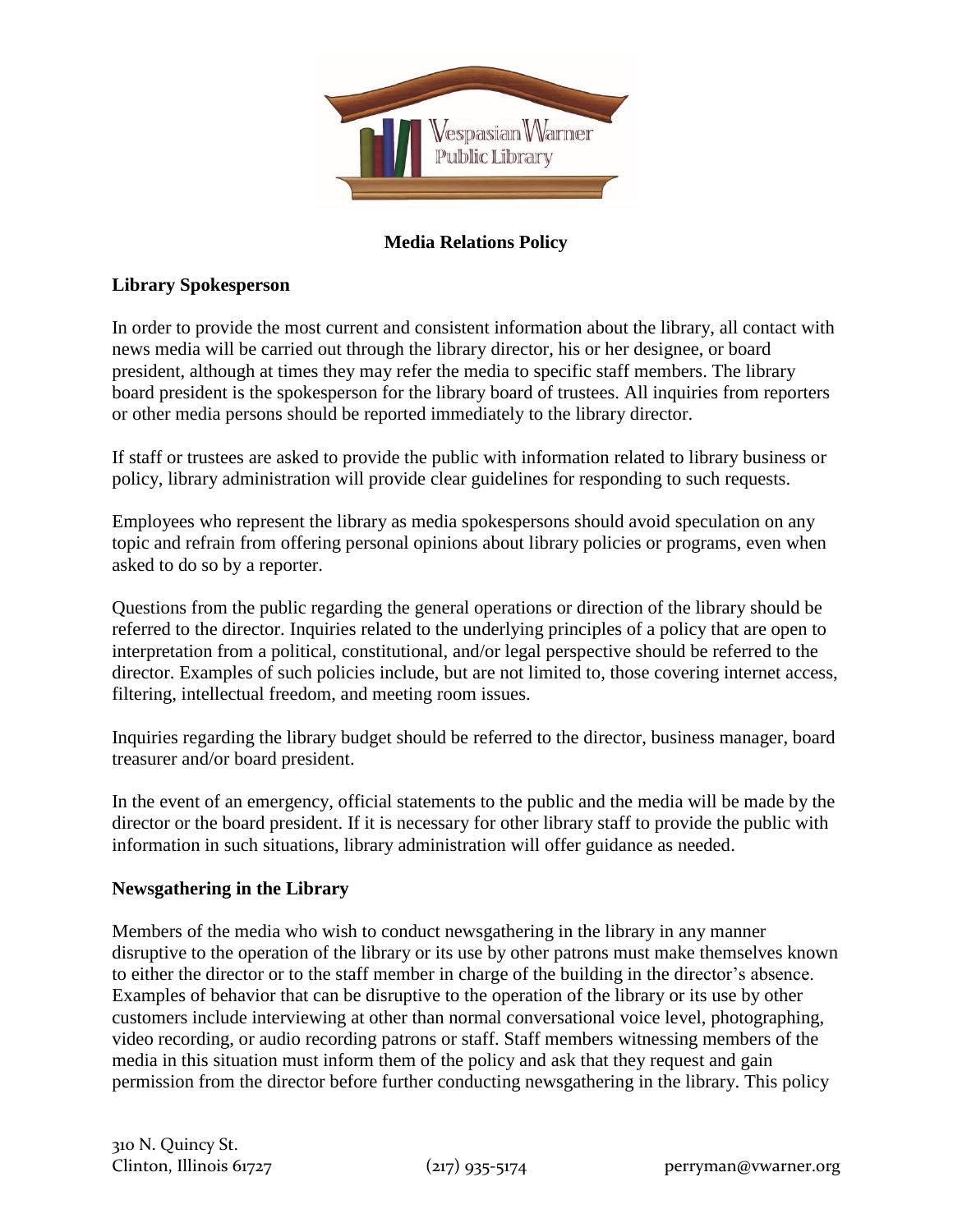

does not apply to a member of the media in his or her capacity as a patron using the library's resources.

#### **Photography and Filming In the Library**

Photography or video recording in the library is generally permitted if it is for library promotion, a student project, or strictly for personal use. Photography or video recording for commercial purposes is not permitted without approval by the director; such approval must be requested in writing and in advance.

All requests to use a library facility as a setting for photography or filming are to be referred to the director, who has the responsibility and authority to evaluate the requests and to monitor the filming. Requests will be evaluated in terms of their impact on library operations and services. The director will make arrangements with specific library departments and personnel in advance of the approved photography.

In order to protect the rights of individual patrons and to reduce distractions, photographing and video recording on library property are restricted as follows:

- 1. Under no circumstances may the public, members of the media, or library staff take photographs or record video without the express permission of any library patron or staff member who would be prominently included within the composition. In the case of minors permission must come from the parent or legal guardian.
- 2. Media are subject to the provisions of the Code of Conduct policy and may not disturb the normal operations of the library.
- 3. In the event of a critical incident or emergency requiring police or fire response, media access may be limited to allow emergency personnel to ensure safety and security.
- 4. The terms above apply to the media as well as to amateur photographers and filmmakers.

## **Library Promotion**

The board is responsible for seeing that the public understands the objectives and goals of the library. It is also responsible for promoting good public relations whenever and wherever possible, to encourage use of the library, to inform the public of library programs, and to obtain citizen support for library development. The library director handles the details of the communications program.

#### *Press releases*

The library will send press releases to both traditional and online media outlets, including, but not limited to, newspapers, radio stations and television stations. Press releases may focus on regular or special programming, library services, board news, general library information, etc. Press releases and promotional items should look professional, be accurate, and provide a

310 N. Quincy St. Clinton, Illinois 61727  $(217)$  935-5174 perryman@vwarner.org